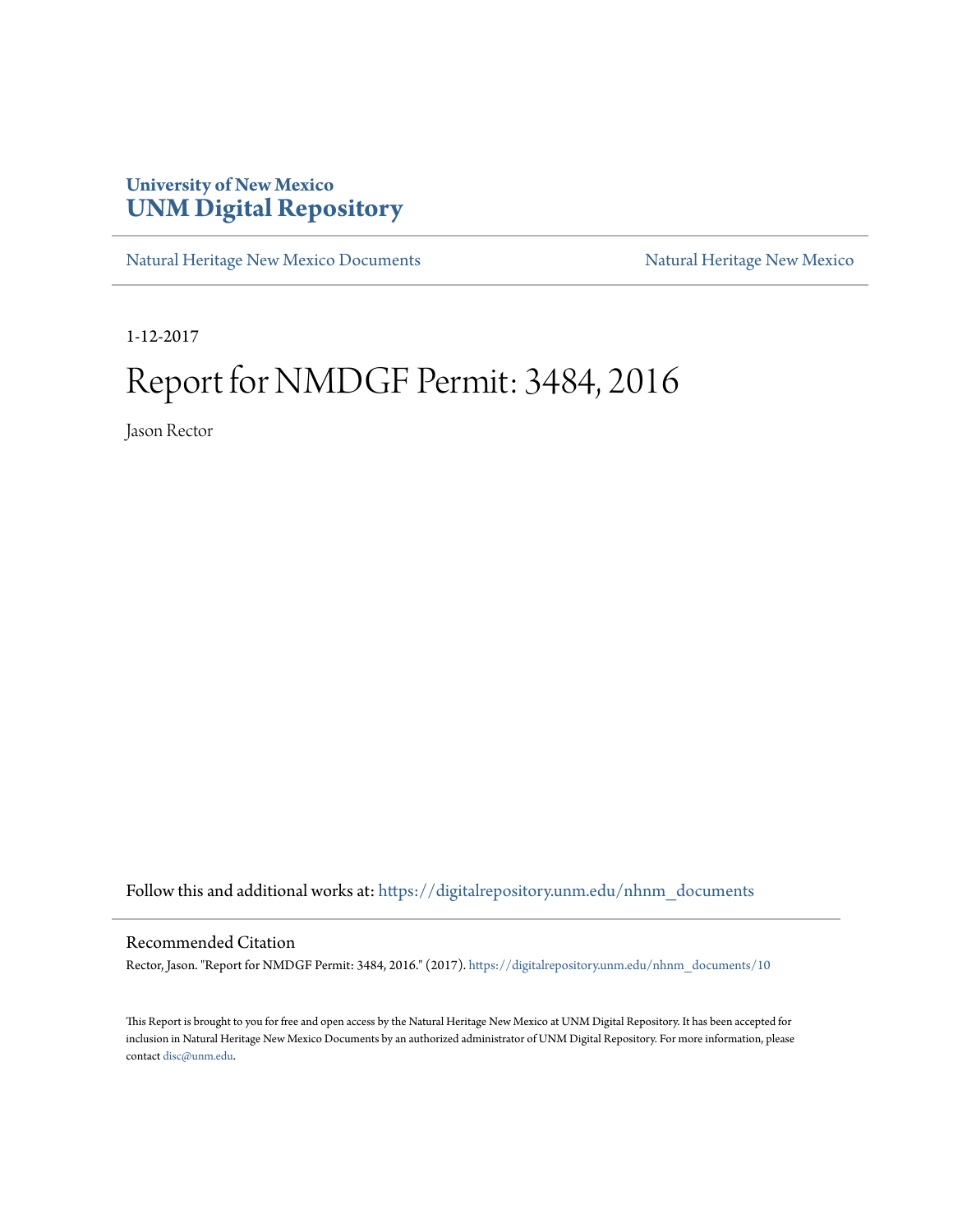

## **New Mexico Department of Game and Fish Scientific Authorization Permit Annual Report**

INSTRUCTIONS: This form is for reporting activities conducted under a New Mexico Department of Game and Fish Scientific Permit. When entering information, place only one species per line and exact date of collection (Month/Day/Year). Multiple individuals of that species may be entered as long as the date, age, sex, locality and disposition are the same. Always specify the number of individuals in an entry, along with the ages and sexe known. Disposition refers to what was done with the animals reported, e.g., "banded and released" or "deposited in the Museum of Southwestern Biology." Include all animals taken or handled during the current permit year, e some have not been fully identified when this form is submitted. In such case, report the identity as unknown and then supply complete information within one year in a follow-up report. Spreadsheets, catalogues, accession documents may be used in lieu of filling in the report portion of this form, as long as ALL of the information requested in this form is included (Geographic location information is recommended. Please note to have complet information you must supply both the Coordinate System and the Datum). Filing an annual report is a condition of your permit. Continual failure to file a timely report or an incomplete report could result in suspension of must submit a report even if you had no activity during the year. Please email to DGF.Permits@state.nm.us. You may also submit to: New Mexico Department of Game and Fish, Field Operations Division, P.O. Box 25112, Santa Fe **NM 87504. The deadline to submit this report is Jan. 31.** 

|             | If submitting a paper copy with original signature: To the best of my knowledge, the information contained in this report is correct,<br>complete, and in compliance with stipulations required of me as a permittee under NMDGF Authorization. |        |                                   |     |     |        |                                                                                     | If submitting an electronic copy: By checking the box below, I agree that to the best of my knowledge,<br>the information contained in this report is correct, complete and in compliance with stipulationsr<br>equired of me as a permittee under NMDGF authorization. |                                                                                             |           |                                        |                               |  |
|-------------|-------------------------------------------------------------------------------------------------------------------------------------------------------------------------------------------------------------------------------------------------|--------|-----------------------------------|-----|-----|--------|-------------------------------------------------------------------------------------|-------------------------------------------------------------------------------------------------------------------------------------------------------------------------------------------------------------------------------------------------------------------------|---------------------------------------------------------------------------------------------|-----------|----------------------------------------|-------------------------------|--|
|             |                                                                                                                                                                                                                                                 |        | $\frac{\text{Date}}{\text{Date}}$ |     |     |        |                                                                                     | Jason Rector<br>Date Jan. 12 2017                                                                                                                                                                                                                                       |                                                                                             |           |                                        |                               |  |
|             | Name of Permittee Jason Rector                                                                                                                                                                                                                  |        |                                   |     |     |        | Permit No. 3484                                                                     | <b>Report Year</b> 2016                                                                                                                                                                                                                                                 |                                                                                             |           |                                        |                               |  |
|             | Address 4501 Bogan Ave NE Ste. B4 Albuquerque, NM 87109                                                                                                                                                                                         |        |                                   |     |     |        | Phone 877-308-0600                                                                  |                                                                                                                                                                                                                                                                         |                                                                                             |           | Email jrector@wildcatenvironmental.com |                               |  |
|             | <b>Number</b><br>Salvaged?<br><b>Sex</b>                                                                                                                                                                                                        |        |                                   |     |     |        |                                                                                     |                                                                                                                                                                                                                                                                         | <b>Geographic location</b><br>Coord Sys = UTM, Lat/Long, etc<br>Datum = WGS 84, Nad 27, etc |           |                                        |                               |  |
| <b>Date</b> | <b>Species (Scientific Name)</b>                                                                                                                                                                                                                | Yes/No | captured                          | Age | F/M | County | <b>Drainage/location description</b>                                                | Coord Sys & Datum                                                                                                                                                                                                                                                       | $\mathbf{X}$<br>axis                                                                        | Y<br>axis | <b>Disposition</b>                     | <b>Notes/ Tag Information</b> |  |
|             |                                                                                                                                                                                                                                                 |        |                                   |     |     |        |                                                                                     |                                                                                                                                                                                                                                                                         |                                                                                             |           |                                        |                               |  |
|             |                                                                                                                                                                                                                                                 |        |                                   |     |     |        | NO COLLECTIONS OR SAMPLING WAS CONDUCTED UNDER THIS PERMIT FOR THE 2016 PERMIT YEAR |                                                                                                                                                                                                                                                                         |                                                                                             |           |                                        |                               |  |
|             |                                                                                                                                                                                                                                                 |        |                                   |     |     |        |                                                                                     |                                                                                                                                                                                                                                                                         |                                                                                             |           |                                        |                               |  |
|             |                                                                                                                                                                                                                                                 |        |                                   |     |     |        |                                                                                     |                                                                                                                                                                                                                                                                         |                                                                                             |           |                                        |                               |  |
|             |                                                                                                                                                                                                                                                 |        |                                   |     |     |        |                                                                                     |                                                                                                                                                                                                                                                                         |                                                                                             |           |                                        |                               |  |
|             |                                                                                                                                                                                                                                                 |        |                                   |     |     |        |                                                                                     |                                                                                                                                                                                                                                                                         |                                                                                             |           |                                        |                               |  |
|             |                                                                                                                                                                                                                                                 |        |                                   |     |     |        |                                                                                     |                                                                                                                                                                                                                                                                         |                                                                                             |           |                                        |                               |  |
|             |                                                                                                                                                                                                                                                 |        |                                   |     |     |        |                                                                                     |                                                                                                                                                                                                                                                                         |                                                                                             |           |                                        |                               |  |
|             |                                                                                                                                                                                                                                                 |        |                                   |     |     |        |                                                                                     |                                                                                                                                                                                                                                                                         |                                                                                             |           |                                        |                               |  |
|             |                                                                                                                                                                                                                                                 |        |                                   |     |     |        |                                                                                     |                                                                                                                                                                                                                                                                         |                                                                                             |           |                                        |                               |  |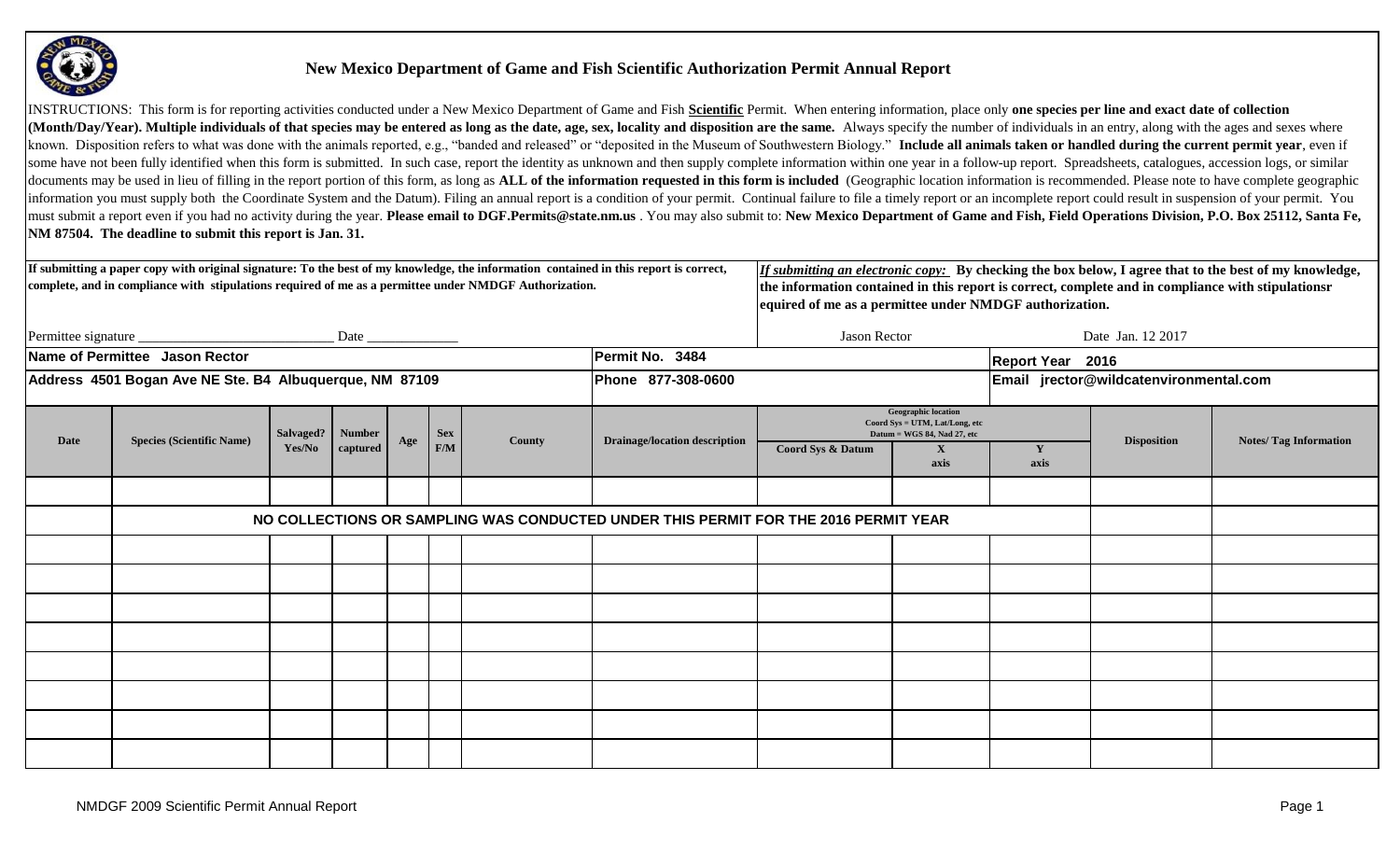|      | <b>Species (Scientific Name)</b> | Salvaged? | Number          |              |                              | County | <b>Drainage/location description</b> |                   | Geographic location<br>Coord Sys = UTM, Lat/Long, etc<br>Datum = WGS 84, Nad 27, etc |                      |                    |                              |
|------|----------------------------------|-----------|-----------------|--------------|------------------------------|--------|--------------------------------------|-------------------|--------------------------------------------------------------------------------------|----------------------|--------------------|------------------------------|
| Date |                                  | Yes/No    | $\bf{captured}$ | $\bold{Age}$ | $\begin{array}{c}\n$ Sex F/M |        |                                      | Coord Sys & Datum | $\boldsymbol{\mathrm{X}}$<br>axis                                                    | $\mathbf{Y}$<br>axis | <b>Disposition</b> | <b>Notes/Tag Information</b> |
|      |                                  |           |                 |              |                              |        |                                      |                   |                                                                                      |                      |                    |                              |
|      |                                  |           |                 |              |                              |        |                                      |                   |                                                                                      |                      |                    |                              |
|      |                                  |           |                 |              |                              |        |                                      |                   |                                                                                      |                      |                    |                              |
|      |                                  |           |                 |              |                              |        |                                      |                   |                                                                                      |                      |                    |                              |
|      |                                  |           |                 |              |                              |        |                                      |                   |                                                                                      |                      |                    |                              |
|      |                                  |           |                 |              |                              |        |                                      |                   |                                                                                      |                      |                    |                              |
|      |                                  |           |                 |              |                              |        |                                      |                   |                                                                                      |                      |                    |                              |
|      |                                  |           |                 |              |                              |        |                                      |                   |                                                                                      |                      |                    |                              |
|      |                                  |           |                 |              |                              |        |                                      |                   |                                                                                      |                      |                    |                              |
|      |                                  |           |                 |              |                              |        |                                      |                   |                                                                                      |                      |                    |                              |
|      |                                  |           |                 |              |                              |        |                                      |                   |                                                                                      |                      |                    |                              |
|      |                                  |           |                 |              |                              |        |                                      |                   |                                                                                      |                      |                    |                              |
|      |                                  |           |                 |              |                              |        |                                      |                   |                                                                                      |                      |                    |                              |
|      |                                  |           |                 |              |                              |        |                                      |                   |                                                                                      |                      |                    |                              |
|      |                                  |           |                 |              |                              |        |                                      |                   |                                                                                      |                      |                    |                              |
|      |                                  |           |                 |              |                              |        |                                      |                   |                                                                                      |                      |                    |                              |
|      |                                  |           |                 |              |                              |        |                                      |                   |                                                                                      |                      |                    |                              |
|      |                                  |           |                 |              |                              |        |                                      |                   |                                                                                      |                      |                    |                              |
|      |                                  |           |                 |              |                              |        |                                      |                   |                                                                                      |                      |                    |                              |
|      |                                  |           |                 |              |                              |        |                                      |                   |                                                                                      |                      |                    |                              |
|      |                                  |           |                 |              |                              |        |                                      |                   |                                                                                      |                      |                    |                              |
|      |                                  |           |                 |              |                              |        |                                      |                   |                                                                                      |                      |                    |                              |
|      |                                  |           |                 |              |                              |        |                                      |                   |                                                                                      |                      |                    |                              |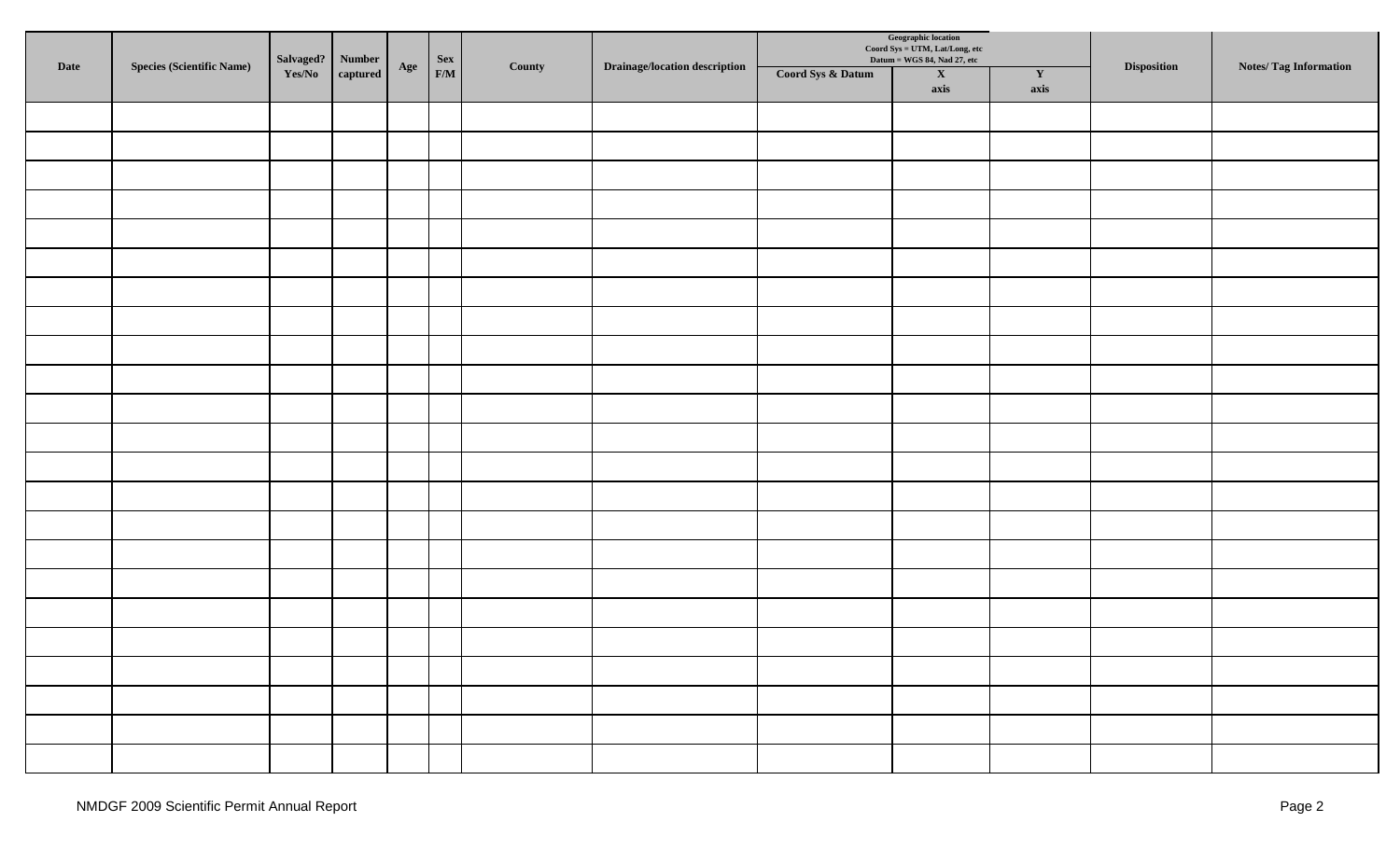|      | <b>Species (Scientific Name)</b> | Salvaged? | <b>Number</b>       |     |                              | County | <b>Drainage/location description</b> |                   | Geographic location<br>Coord Sys = UTM, Lat/Long, etc<br>Datum = WGS 84, Nad 27, etc |                      |             |                              |
|------|----------------------------------|-----------|---------------------|-----|------------------------------|--------|--------------------------------------|-------------------|--------------------------------------------------------------------------------------|----------------------|-------------|------------------------------|
| Date |                                  | Yes/No    | $\mathbf c$ aptured | Age | $\begin{array}{c}\n$ Sex F/M |        |                                      | Coord Sys & Datum | $\mathbf X$<br>axis                                                                  | $\mathbf{Y}$<br>axis | Disposition | <b>Notes/Tag Information</b> |
|      |                                  |           |                     |     |                              |        |                                      |                   |                                                                                      |                      |             |                              |
|      |                                  |           |                     |     |                              |        |                                      |                   |                                                                                      |                      |             |                              |
|      |                                  |           |                     |     |                              |        |                                      |                   |                                                                                      |                      |             |                              |
|      |                                  |           |                     |     |                              |        |                                      |                   |                                                                                      |                      |             |                              |
|      |                                  |           |                     |     |                              |        |                                      |                   |                                                                                      |                      |             |                              |
|      |                                  |           |                     |     |                              |        |                                      |                   |                                                                                      |                      |             |                              |
|      |                                  |           |                     |     |                              |        |                                      |                   |                                                                                      |                      |             |                              |
|      |                                  |           |                     |     |                              |        |                                      |                   |                                                                                      |                      |             |                              |
|      |                                  |           |                     |     |                              |        |                                      |                   |                                                                                      |                      |             |                              |
|      |                                  |           |                     |     |                              |        |                                      |                   |                                                                                      |                      |             |                              |
|      |                                  |           |                     |     |                              |        |                                      |                   |                                                                                      |                      |             |                              |
|      |                                  |           |                     |     |                              |        |                                      |                   |                                                                                      |                      |             |                              |
|      |                                  |           |                     |     |                              |        |                                      |                   |                                                                                      |                      |             |                              |
|      |                                  |           |                     |     |                              |        |                                      |                   |                                                                                      |                      |             |                              |
|      |                                  |           |                     |     |                              |        |                                      |                   |                                                                                      |                      |             |                              |
|      |                                  |           |                     |     |                              |        |                                      |                   |                                                                                      |                      |             |                              |
|      |                                  |           |                     |     |                              |        |                                      |                   |                                                                                      |                      |             |                              |
|      |                                  |           |                     |     |                              |        |                                      |                   |                                                                                      |                      |             |                              |
|      |                                  |           |                     |     |                              |        |                                      |                   |                                                                                      |                      |             |                              |
|      |                                  |           |                     |     |                              |        |                                      |                   |                                                                                      |                      |             |                              |
|      |                                  |           |                     |     |                              |        |                                      |                   |                                                                                      |                      |             |                              |
|      |                                  |           |                     |     |                              |        |                                      |                   |                                                                                      |                      |             |                              |
|      |                                  |           |                     |     |                              |        |                                      |                   |                                                                                      |                      |             |                              |
|      |                                  |           |                     |     |                              |        |                                      |                   |                                                                                      |                      |             |                              |